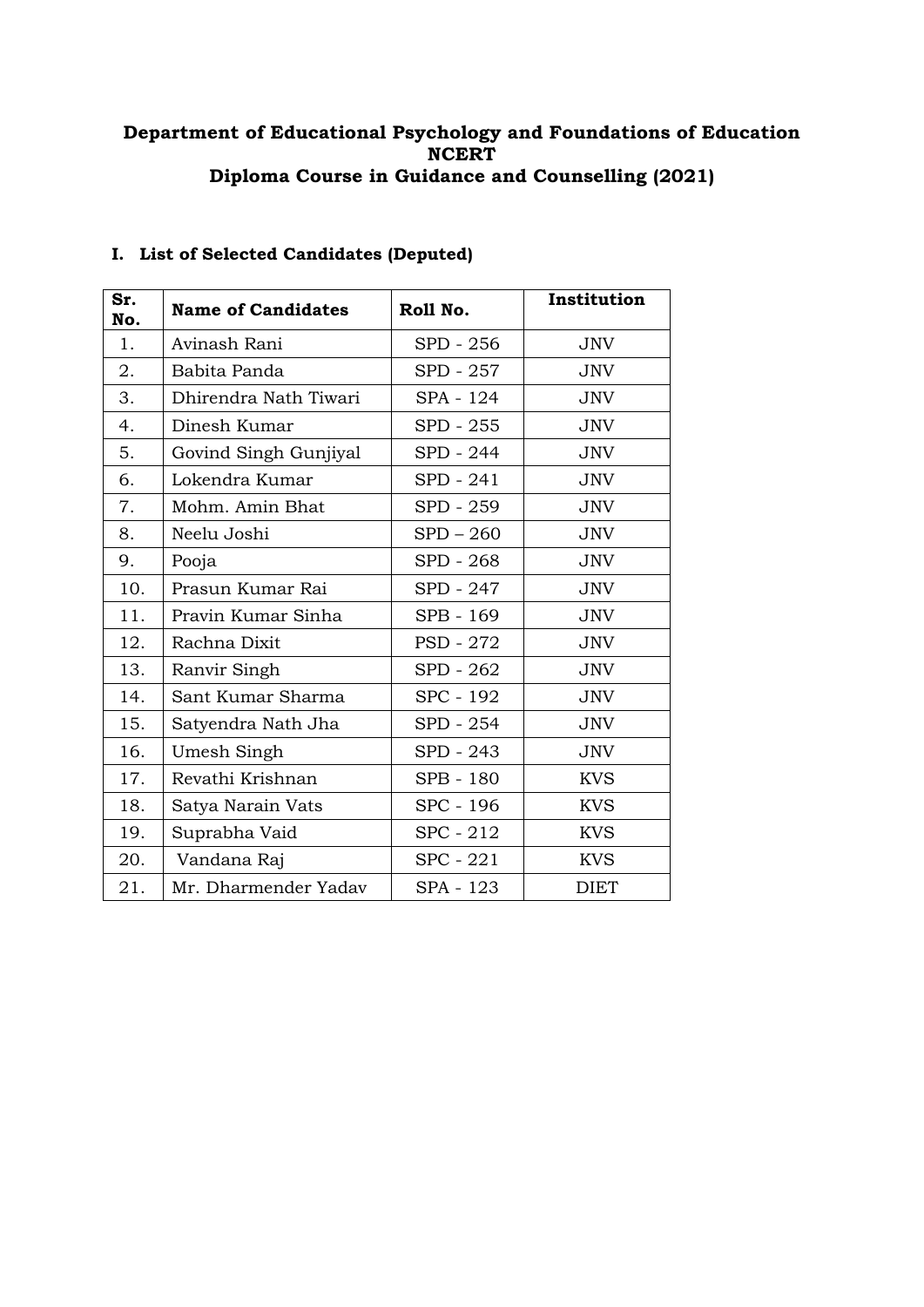### **Department of Educational Psychology and Foundations of Education NCERT Diploma Course in Guidance and Counselling (2021)**

| Sr.<br>No. | <b>Name of Candidates</b> | Roll No.  |
|------------|---------------------------|-----------|
| 1.         | Achla Pahwa               | SPA - 104 |
| 2.         | Akansha Yadav             | SPD - 269 |
| 3.         | Anjali Rawat              | SPA - 109 |
| 4.         | Apoorva Sharma            | SPA - 112 |
| 5.         | Arushi Raheja             | SPA - 113 |
| 6.         | Ayushi Bhanot             | SPA - 114 |
| 7.         | <b>Bharat Sharma</b>      | SPA - 116 |
| 8.         | Bharti Kundu              | SPA - 118 |
| 9.         | Chetanya Bhutani          | SPB - 149 |
| 10.        | Divjyot Kaur Saini        | SPA - 125 |
| 11.        | Gitika Yadav              | SPA - 128 |
| 12.        | Irene Khosla              | SPA - 132 |
| 13.        | Jasroop Kaur              | SPA - 133 |
| 14.        | Jyotsna Sehrawat          | SPA - 136 |
| 15.        | Khushboo Gautam           | SPA - 139 |
| 16.        | Manisha Godara            | SPA - 142 |
| 17.        | Megha                     | SPA - 145 |
| 18.        | Neha Yadav                | SPB - 159 |
| 19.        | Nidhi Verma               | SPB - 160 |
| 20.        | Nikhil Kumar              | SPB - 161 |
| 21.        | Preeti Yadav              | SPB - 172 |
| 22.        | Ruchika Kataria           | SPB - 184 |
| 23.        | Rupangi Kukreja           | SPD - 281 |
| 24.        | Samriddhi                 | SPB - 187 |
| 25.        | Shilpa Mondal             | SPC - 198 |
| 26.        | Shivani Taneja            | SPC - 200 |
| 27.        | Suryakant Malhotra        | SPC - 214 |
| 28.        | Tannavi                   | SPB - 148 |
| 29.        | Vaishali                  | SPC - 219 |

## **II. List of Selected Candidates (Private)**